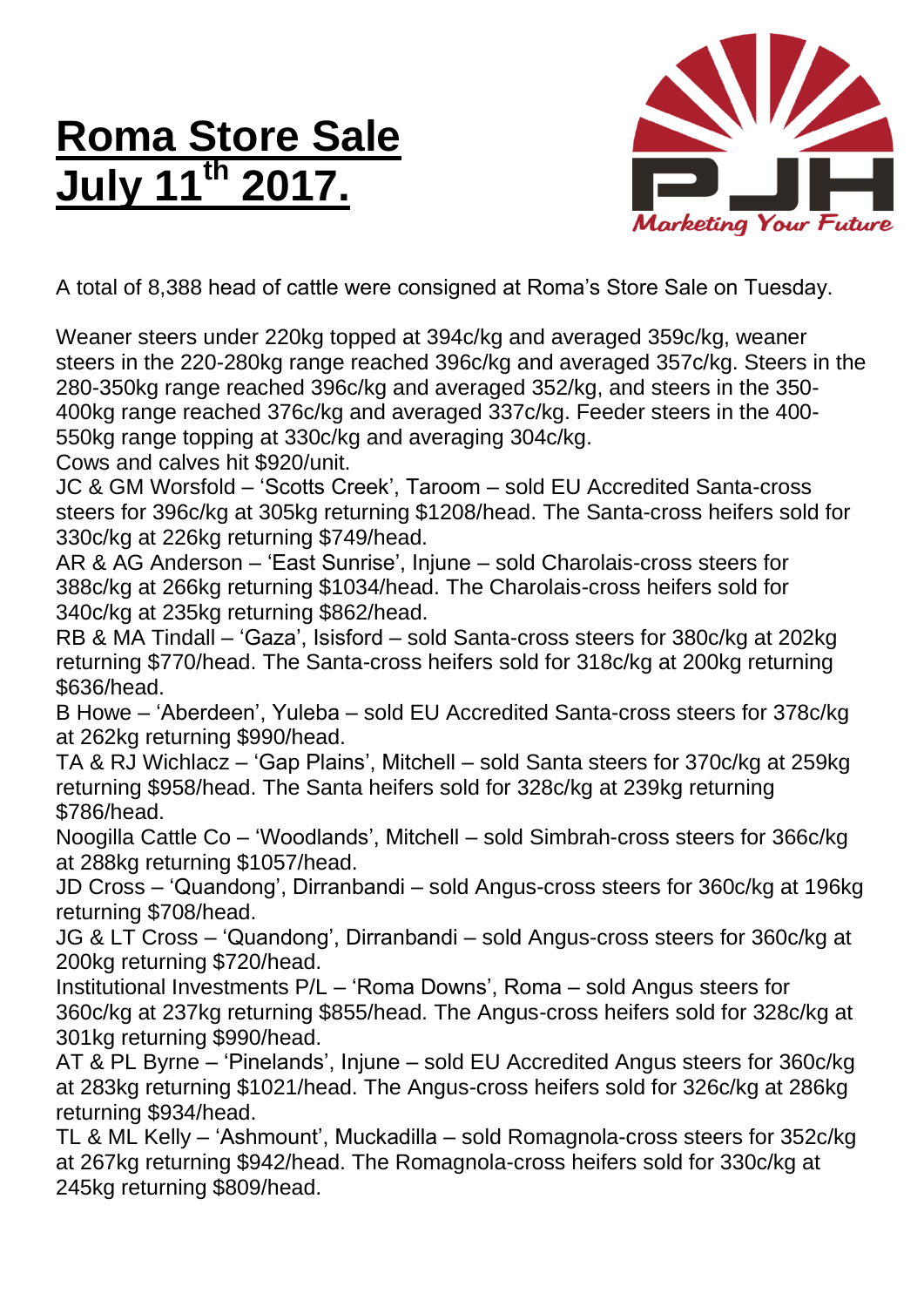W & K Brown – 'Ardentrive', Roma – sold EU Accredited Angus steers for 350c/kg at 376kg returning to \$1316/head,

JL, RM, MD & FE Bidgood – 'Katoomba', Injune – sold Charolais-cross steers for 348c/kg at 278kg returning \$968/head.

WhyWorry Farming Co – 'WhyWorry', Roma – sold Charolais-cross steers for 346c/kg at 391kg returning \$1353/head.

EST & JW Golden – 'Dragon Crest', Yuleba – sold Hereford steers for 332c/kg at 380kg returning \$1264/head.

J, G & L Smith – 'Iona', Wallumbilla – sold Charolais-cross steers for 330c/kg at 417kg returning \$1377/head.

B Smith – 'Coleraine', Mitchell – sold Angus steers for 322c/kg at 462kg returning \$1490/head.

JH & SM Mulcahy – 'Pringle Downs', Roma – sold Charolais steers for 320c/kg at 437kg returning \$1401/head.

Heifers under 220kg topped at 348c/kg and averaged 317c/kg, while heifers in the 220 – 280kg range topped at 400c/kg and averaged 327c/kg. Heifers in the 280- 350kg range topped at 426c/kg, averaging 321c/kg. Heifers in the 350-450kg range topped at 332c/kg, averaging 288c/kg.

JJ & JM Shaw – 'Double J', Injune – sold Angus heifers for 426c/kg at 307kg returning \$1309/head. The Angus steers sold for 390c/kg at 285kg returning \$1112/head.

Athelstane Pastoral Co – 'Athelstane Station', Winton – sold Charbray heifers for 338c/kg at 218kg returning \$737/head.

Beco Pastoral – 'Hypatia Station', Longreach – sold EU Accredited Brahman-cross heifers for 332c/kg at 151kg returning \$504/head.

B Smith – 'Coleraine', Mitchell – sold Angus-cross heifers for 322c/kg at 394kg returning \$1270/head.

Nissi Farming – 'Bobadilla', Roma – sold Hereford heifers for 314c/kg at 349kg returning \$1098/head.

Cows in the 300-400kg range reached 215c/kg and averaged 193c/kg, while cows in the 400kg-500kg range reached 229c/kg and averaged 204c/kg. Cows over 500kg topped at 229/kg, averaging 218c/kg.

Bulls under 400kg reached 368c/kg and averaged 308c/kg.

## *PJH sell 4 th position next week.*